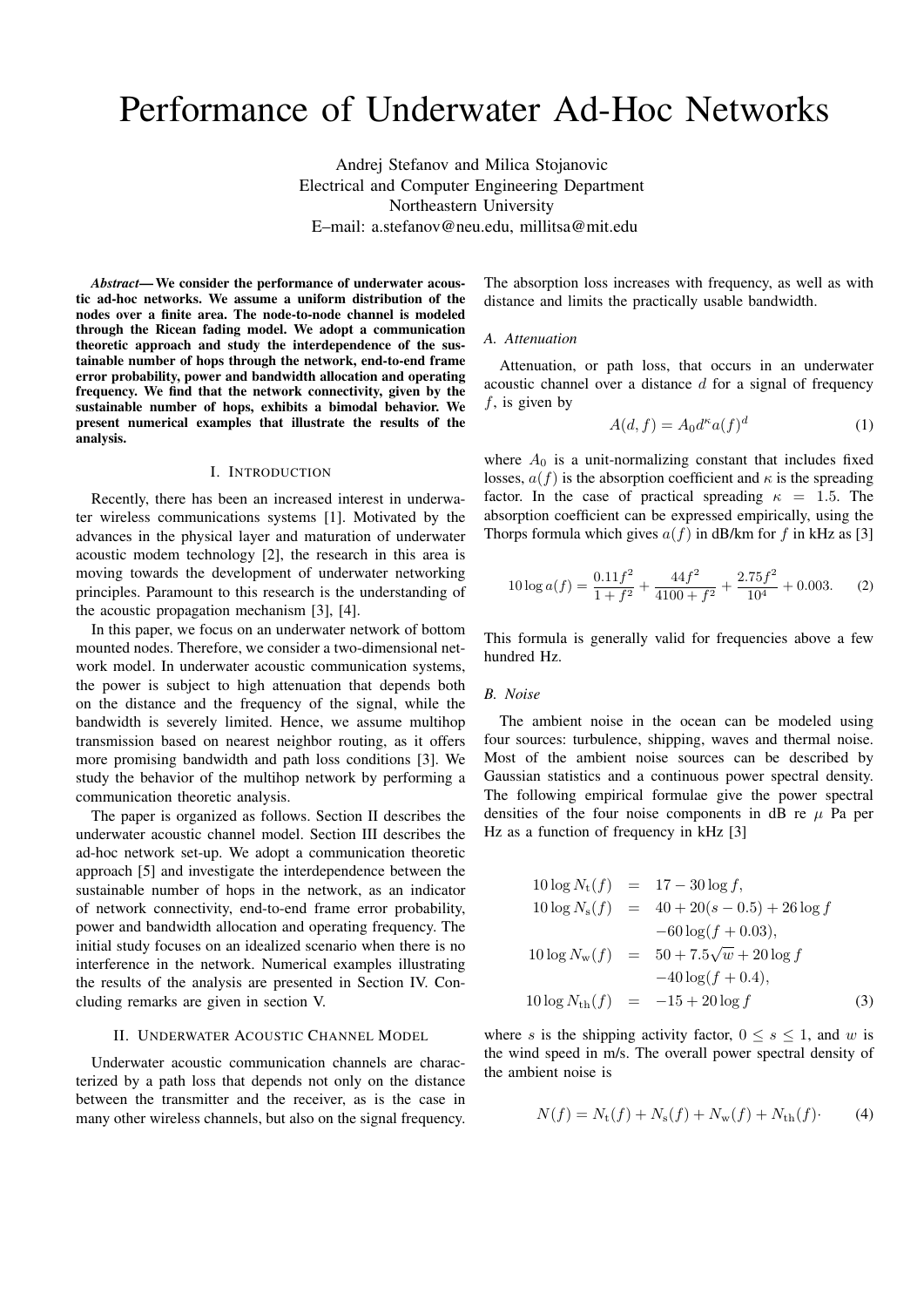## *C. AN Product and Signal-to-Noise Ratio*

Using the attenuation  $A(d, f)$  and the noise power spectral density  $N(f)$  we can evaluate the signal-to-noise ratio observed over a distance *d*. The narrow-band signal-to-noise ratio is given by [3]

$$
\operatorname{snr}(d, f) = \frac{S(f)}{A(d, f)N(f)}\tag{5}
$$

where  $S(f)$  is the power spectral density of the transmitted signal. The AN product  $A(d, f)N(f)$ , determines the frequency dependent part of the signal-to-noise ratio. The factor  $\frac{1}{A(d,f)N(f)}$  is illustrated in Figure 1. For each transmission distance *d*, there clearly exists a frequency  $f_o(d)$  for which the narrow-band signal-to noise ratio is maximized. In practice, one may choose  $f_o(d)$  as the operating frequency and allocate a certain transmission bandwidth around it.



Fig. 1. The AN product for various distances. Spreading factor  $\kappa = 1.5$ .

## *D. 3 dB Bandwidth*

We define the 3 dB bandwidth,  $B_3(d)$ , as the range of frequencies around  $f_o(d)$  for which  $A(d, f)N(f) < 2A(d, f_o(d))N(f_o(d))$ . The operating frequency  $f<sub>o</sub>(d)$  and the 3 dB bandwidth,  $B<sub>3</sub>(d)$ , are presented in Figure 2.

#### III. AD-HOC NETWORK SETUP

We consider a two dimensional network of bottom mounted nodes that provides coverage over a certain area. We assume a uniform distribution of the nodes as depicted in Figure 3. Given the number of nodes in the network, *N*, and the area of the network, A, the density of the network,  $\rho_s$ , is

$$
\rho_s = \frac{N}{\mathcal{A}}.\tag{6}
$$

Given the uniform node distribution and circular area of the network, the distance between nodes, *d*, is

$$
d = \frac{c}{\sqrt{\rho_s}}\tag{7}
$$



Fig. 2. Frequency  $f_o(d)$ ,  $f_{\text{max}}(d)$  and  $f_{\text{min}}(d)$  which define the 3 dB bandwidth. Spreading factor  $\kappa = 1.5$ .



Fig. 3. Uniform network setup.

where  $c$  is a constant that depends on the node placement (grid pattern). Without loss of generality we assume that  $c = 1$ .

We assume multihop transmission based on nearest neighbor routing. This is an energy saving strategy that is attractive for networks with battery powered nodes. As the longest multihop route in the network is along the diameter of the network, *D*, the maximum number of hops,  $n_h^{\text{max}}$  is

$$
n_h^{\text{max}} = \frac{D}{d} = \frac{2\sqrt{\mathcal{A}/\pi}}{\sqrt{\mathcal{A}/N}} = \frac{2}{\sqrt{\pi}}\sqrt{N}.
$$
 (8)

Let the average number of hops for a multihop route be  $\overline{n}_h$ . Then, as long as the probability distribution of the number of hops is symmetric, we have [5]

$$
\overline{n}_h = \frac{n_h^{\text{max}}}{2} = \sqrt{\frac{N}{\pi}}.\tag{9}
$$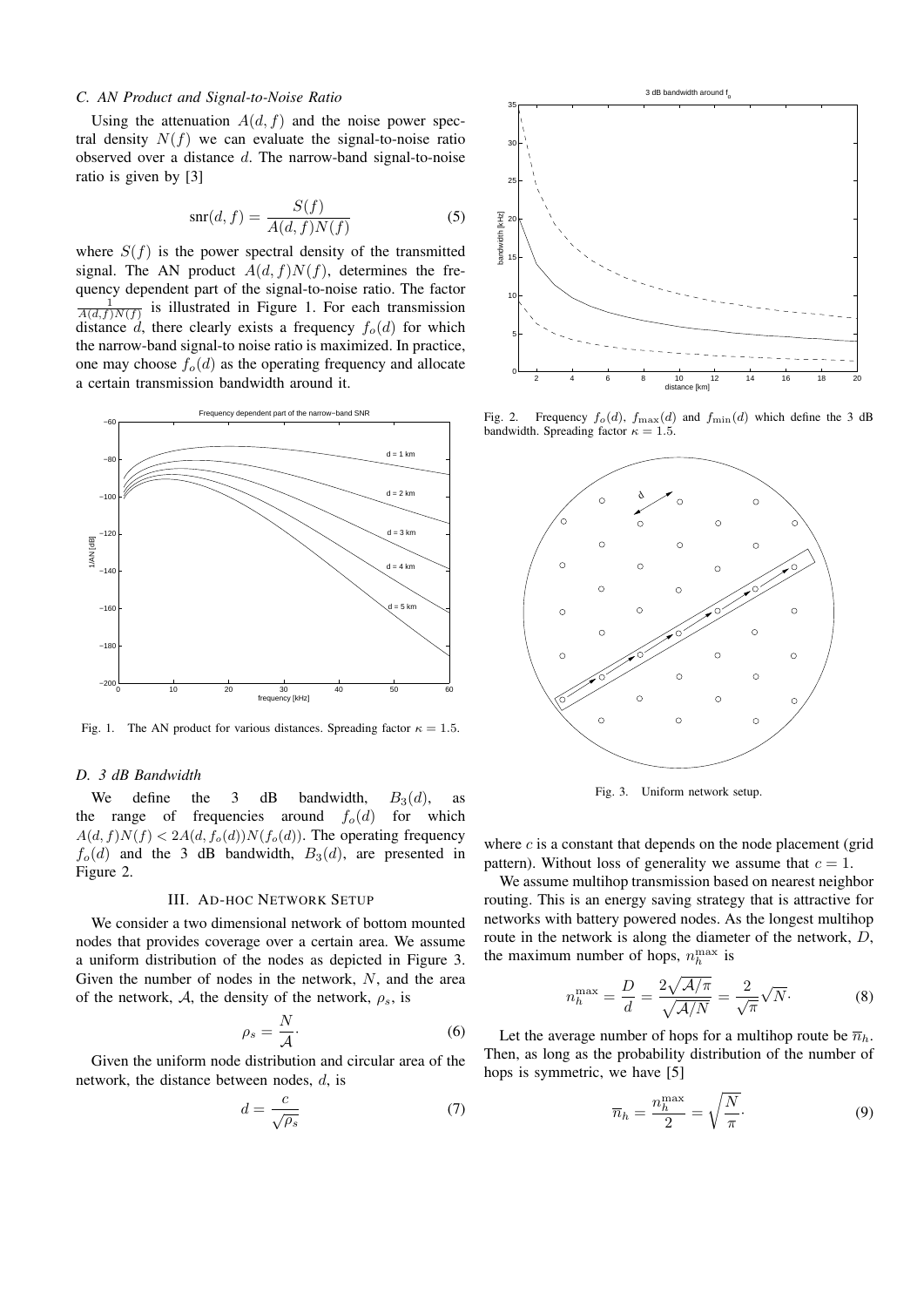We assume uncoded BPSK transmission with a simple demodulate and forward strategy employed by the relays. The end-to-end frame error probability for a multihop route with  $n_h$  hops,  $p_{\text{route}}$ , is given by

$$
p_{\text{route}} = 1 - (1 - p_b)^{Ln_h} \tag{10}
$$

where  $p_b$  denotes the bit error probability of a single node-tonode link and *L* denotes the frame size in bits.

We consider the quality-of-service for the network in terms of the maximum allowed end-to-end route frame error probability, i.e., we require  $p_{\text{route}} \leq p_{\text{route}}^{\text{max}}$ . Let the number of hops that can be sustained by the network, i.e., the number of hops that can satisfy the maximum end-to-end route frame error probability, be denoted by  $n_{\rm sh}$ . From Eq. (10) it follows that  $n_{\rm sh}$ , can be calculated as<sup>1</sup>

$$
n_{\rm sh} = \frac{1}{L} \frac{\log(1 - p_{\rm route}^{\rm max})}{\log(1 - p_b)} \approx \frac{1}{L} \frac{p_{\rm route}^{\rm max}}{p_b}.
$$
 (11)

We focus on a frequency non-selective Ricean fading model for the node-to-node channel [6]. Under the assumption that perfect channel state information is available at the receiver, the bit error probability,  $p_b$ , can be upper bounded as [7]

$$
p_b \le \frac{1+\mathcal{K}}{1+\mathcal{K}+\operatorname{snr}(d,f)} \exp\left(-\frac{\mathcal{K}\operatorname{snr}(d,f)}{1+\mathcal{K}+\operatorname{snr}(d,f)}\right) \quad (12)
$$

where  $K$  denotes the Ricean factor and the signal-to-noise ratio is calculated for the operating frequency  $f_o(d)$  as

$$
snr = \frac{P}{A(d, f_o)N(f_o)B} = \frac{P}{A\left(\sqrt{\frac{A}{N}}, f_o\right)N(f_o)B}.
$$
 (13)

We note that the frequency-nonselective Ricean fading assumption is a suitable approximation for systems with narrow bandwidth. For systems with wide bandwidth the approximation is valid given that a multi-carrier communication system such as OFDM is utilized [8]. In that scenario, the operating frequency,  $f_o(d)$ , would describe the performance on one of the carriers. The performance on the other carriers would depend on a frequency given by  $f_o(d) \pm \Delta$ .

## IV. NUMERICAL RESULTS

We present numerical examples that illustrate the performance of underwater acoustic ad-hoc networks. We examine the relationships between the sustainable number of hops, the end-to-end frame error probability, the signal power, bandwidth, and the operating frequency. We assume independent Ricean fading for each node-to-node channel with  $K = 10$ . We consider a target (maximum allowed) end-to-end frame error probability of  $p_{\text{route}} = 10^{-3}$ . We assume circular network of area  $A = 1000 \text{ km}^2$ . We note that an acoustic signal propagates as a pressure wave whose level is commonly measured in dB relative to  $1 \mu$  Pa. We adapt that convention, hence the power levels are expressed in dB re  $\mu$  Pa. We neglect any fixed losses.<sup>2</sup> The frame size  $L = 100$  bits, the spreading factor  $\kappa = 1.5$ , the shipping activity factor  $s = 0.5$  and we assume calm conditions, that is, the wind speed  $w = 0$  m/s.

Figure 4 presents the sustainable number of hops for an endto-end frame error probability of FEP<sub>route</sub> = 10<sup>-3</sup>, bandwidth  $B = 4$  kHz and transmit power  $P = 115$  dB re  $\mu$  Pa. The average number of hops given by Eq. (9) is also presented. We observe that the sustainable number of hops in the network exhibits a bimodal behavior. Below about  $N = 300$  nodes, the network can not sustain routes with an average number of hops. This is due to the fact that with fewer than 300 nodes in the network, the nodes are too far apart to guarantee the required end-to-end frame error probability for the available transmit power. As the number of nodes increases above 300 nodes, we see that the sustainable number of hops rapidly exceeds the average number of hops. When the number of nodes is  $N \gtrsim 400$ , we have  $n_{\text{sh}} \ge n_h^{\text{max}}$ . This ensures full connectivity in the network, where all routes satisfy the endto-end frame error probability requirement. The operating frequency  $f<sub>o</sub>(d)$  and the node-to-node signal-to-noise ratio are also presented. The operating frequency increases with *N* as the node-to-node distance decreases. The signal-to-noise ratio changes for fixed transmit power *P*, because the AN product changes with the distance and the frequency.



Fig. 4. Sustainable number of hops, operating frequency and SNR for a uniform network with Ricean fading. The area  $A = 1000$  km<sup>2</sup>, bandwidth  $B = 4$  kHz, transmit power  $P = 115$  dB re  $\mu$  Pa.

Figure 5 depicts the sustainable number of hops for different values of the bandwidth. The end-to-end frame error probability is  $\text{FEP}_{\text{route}} = 10^{-3}$  and the transmit power is  $P = 115$  dB re  $\mu$  Pa. We observe that the sustainable number of hops decreases as we increase the signal bandwidth. For example, bandwidths of  $B = 1$  kHz and  $B = 4$  kHz result

<sup>&</sup>lt;sup>1</sup>Note that while the analysis does not consider it explicitly, in practice  $\{n_{\mathrm{sh}}, n_{h}^{\max}\} \in \mathbb{N}.$ 

<sup>&</sup>lt;sup>2</sup>Inclusion of additional frequency independent losses, and an adjustment of the background noise level to suit a particular environement and provide the necessary SNR margins, will scale the results in absolute value, but will not alter the general behavior.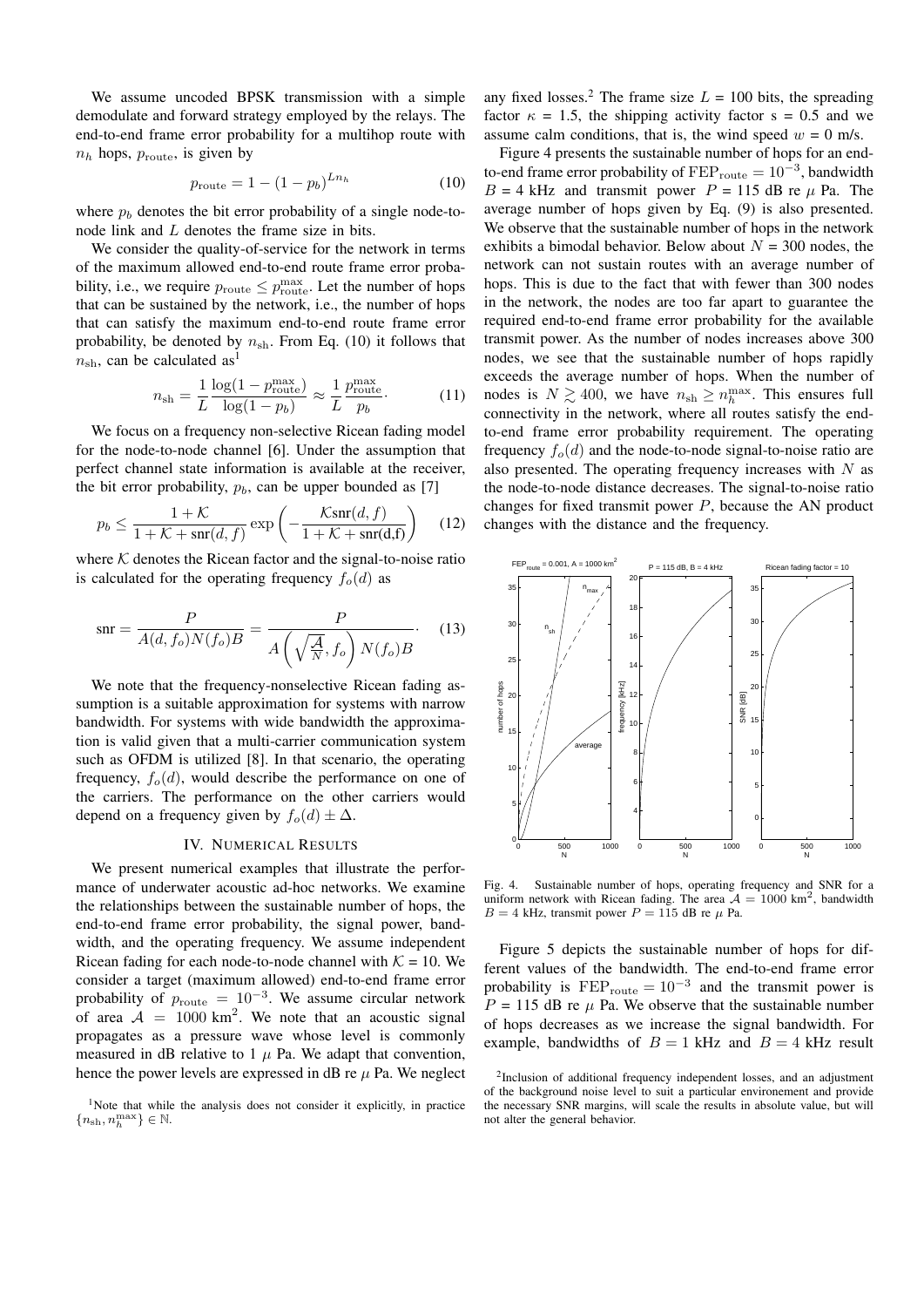in full connectivity when the number of nodes  $N \geq 50$ and  $N \geq 375$ , respectively. However, if the bandwidth is  $B = 10$  kHz, full connectivity can not be achieved. When the number of nodes  $N \leq 550$  even routes with an average number of hops can not be sustained. This is due to the increase in the noise power, as the bandwidth increases.



Fig. 5. Sustainable number of node-to-node hops for a uniform network with Ricean fading with varying signal bandwidth. The area  $A = 1000 \text{ km}^2$ , transmit power  $P = 115$  dB re  $\mu$  Pa.

Figure 6 presents the sustainable number of hops for different values of the transmit power. The end-to-end frame error probability is  $\text{FEP}_{\text{route}} = 10^{-3}$  and the bandwidth is  $B = 4$  kHz. We observe that the sustainable number of hops decreases as we decrease the signal power. For example, transmit powers of 115 dB re  $\mu$  Pa and 120 dB re  $\mu$  Pa result in full connectivity when the number of nodes in the network  $N \gtrsim 80$  and  $N \gtrsim 350$ , respectively. However, if the transmit power is reduced to  $P = 110$  dB re  $\mu$  Pa, full connectivity can not be achieved. When the number of nodes  $N \lesssim 700$  even routes with an average number of hops can not be sustained.

The sensitivity of the sustainable number of hops to the carrier frequency is presented in Figure 7. The end-to-end frame error probability is  $\text{FEP}_{\text{route}} = 10^{-3}$ , the bandwidth is  $B = 4$  kHz and the transmit power is  $P = 120$  dB re  $\mu$  Pa. We observe that the choice of  $f_0 + 4$  kHz instead of  $f_0$  as the carrier frequency results in a very similar performance with respect to the sustainable number of hops. As can be seen in Figure 8, the signal-to-noise ratio at  $f<sub>o</sub> + 4$  kHz is also very close to the signal-to-noise ratio achieved at *fo*. Even the choice of  $f_o + 8$  kHz or  $f_o + 12$  kHz instead of  $f_o$ , would result in a requirement of around only 50 or 150 additional nodes to achieve the average number of hops through the network. We also note that similar performance would be observed if the chosen frequencies were of the form  $f<sub>o</sub> - \Delta$  rather than  $f_o + \Delta$ .

The sustainable number of hops in the case of 3 dB bandwidth allocation around *f<sup>o</sup>* is presented in Figure 9.



Fig. 6. Sustainable number of node-to-node hops for a uniform network with Ricean fading with varying signal power. The area  $A = 1000$  km<sup>2</sup>, bandwidth  $B = 4$  kHz.



Fig. 7. Sustainable number of node-to-node hops for uniform network with Ricean fading vs. the average number of hops for various carrier frequencies:  $f_o$  kHz,  $f_o + 4$  kHz,  $f_o + 8$  kHz and  $f_o + 12$  kHz. The area  $A = 1000$  km<sup>2</sup>, bandwidth  $B = 4$  kHz, transmit power  $P = 120$  dB re  $\mu$  Pa.

The end-to-end frame error probability is  $\text{FEP}_{\text{route}} = 10^{-3}$ and we assume constant transmit power spectral density of 110 dB re  $\mu$  Pa per Hz. We also present  $f_0$  and the 3 dB bandwidth. We observe that the 3 dB bandwidth increases as the number of nodes in the network increases. This is due to the fact that the distance between nodes in the network decreases as *N* increases, and as depicted in Figure 1, as the distance decreases,  $\frac{1}{A(d,f)N(f)}$ , increases and becomes smoother.

Figure 10 presents the sustainable number of hops in the scenario where the nodes have the possibility of adjusting their power. The end-to-end frame error probability is  $FEP_{\text{route}} = 10^{-3}$  and the bandwidth is  $B = 4$  kHz. We still